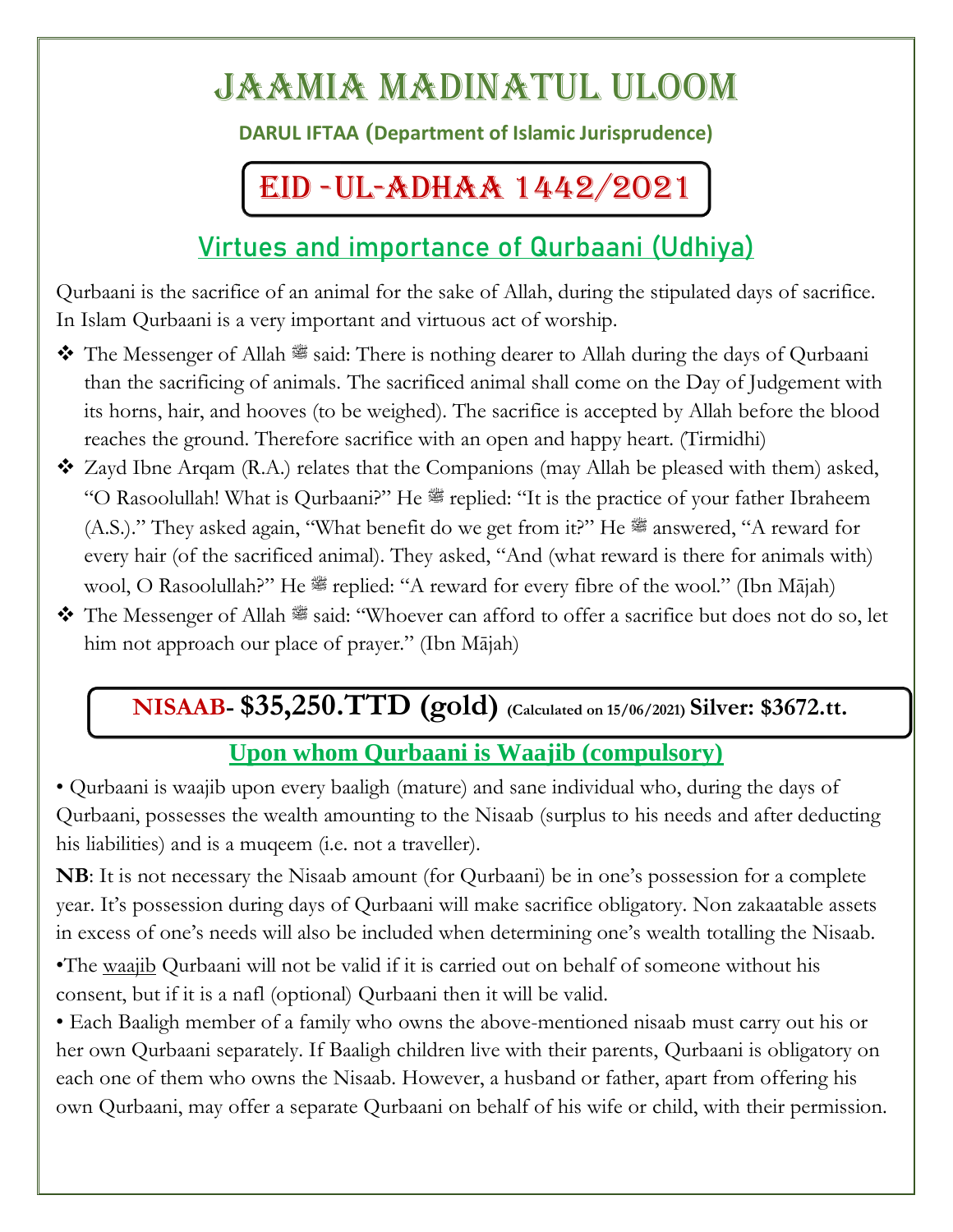• If one has been favoured by Allah with wealth, then he may perform Qurbaani on behalf of Rasoolullah ( $\mathcal{F}$ ) as well. One may also include and all those living or deceased relatives, friends and teachers who have conveyed Deeni knowledge or been a cause of benefit to one.

## **The Time of Qurbaani**

• The time of Qurbaani commences after Eid Salaah on the 10th of Zul Hijjah and ends just before sunset on the 12th of Dhul Hijjah.

• Qurbaani is permissible during the night if is carried out in a place well lit and there is no fear of erring.

• If Qurbaani becomes waajib upon a person (by possessing the nisaab) before sunset on the 12th of Zul Hijjah then he must slaughter an animal, otherwise he must do Qadha. (Explanation on page 3)

• It is more virtuous to slaughter on the 10th of Zul Hijjah (day of Eid), then the next day, then the next day.

• One may have his Qurbaani done in another country. The time for Qurbaani in the country where the animal is being sacrificed will be taken into consideration, not the country in which the person is present.

## **The Animals of Qurbaani**

• Goats, sheep, buffaloes, cows, oxen and camels can be slaughtered for Qurbaani,(male & female).

• Goats and sheep must be at least one year old. However, if a sheep aged 6 months or more and looks like a one year old in size, then it can be sacrificed.

• Bulls, buffaloes, cows and oxen must be at least two years old. Camels must be at least five years.

• There are up to seven shares in a buffalo, cow, ox and camel.

• If a person upon whom Qurbaani was waajib purchased an animal and was not able to slaughter it during the three days of Qurbaani, then must give the live animal in Sadaqah. (Charity)

• There is only one share in a goat and a sheep.

• It is permissible to slaughter a castrated animal for Qurbaani.

• There is no dislike in slaughtering a female animal. It is also permissible to slaughter a pregnant animal. The young should also be slaughtered. If it was not slaughtered during the days of Qurbaani then it should be given alive in charity.

• It is better to purchase a Qurbaani animal which has more meat compared to an animal which has less meat. However, preference should be given to the quality of the meat, since the purpose of Qurbaani is also to eat from its meat.

• It is virtuous to purchase the animal for Qurbaani a few days prior to slaughtering and to feed and fatten it.

• The intention of all shareholders in a Qurbaani animal must be for worship of Allah and seeking His reward, and not only for the meat.

• A shareholder can make intention of doing Aqeeqah.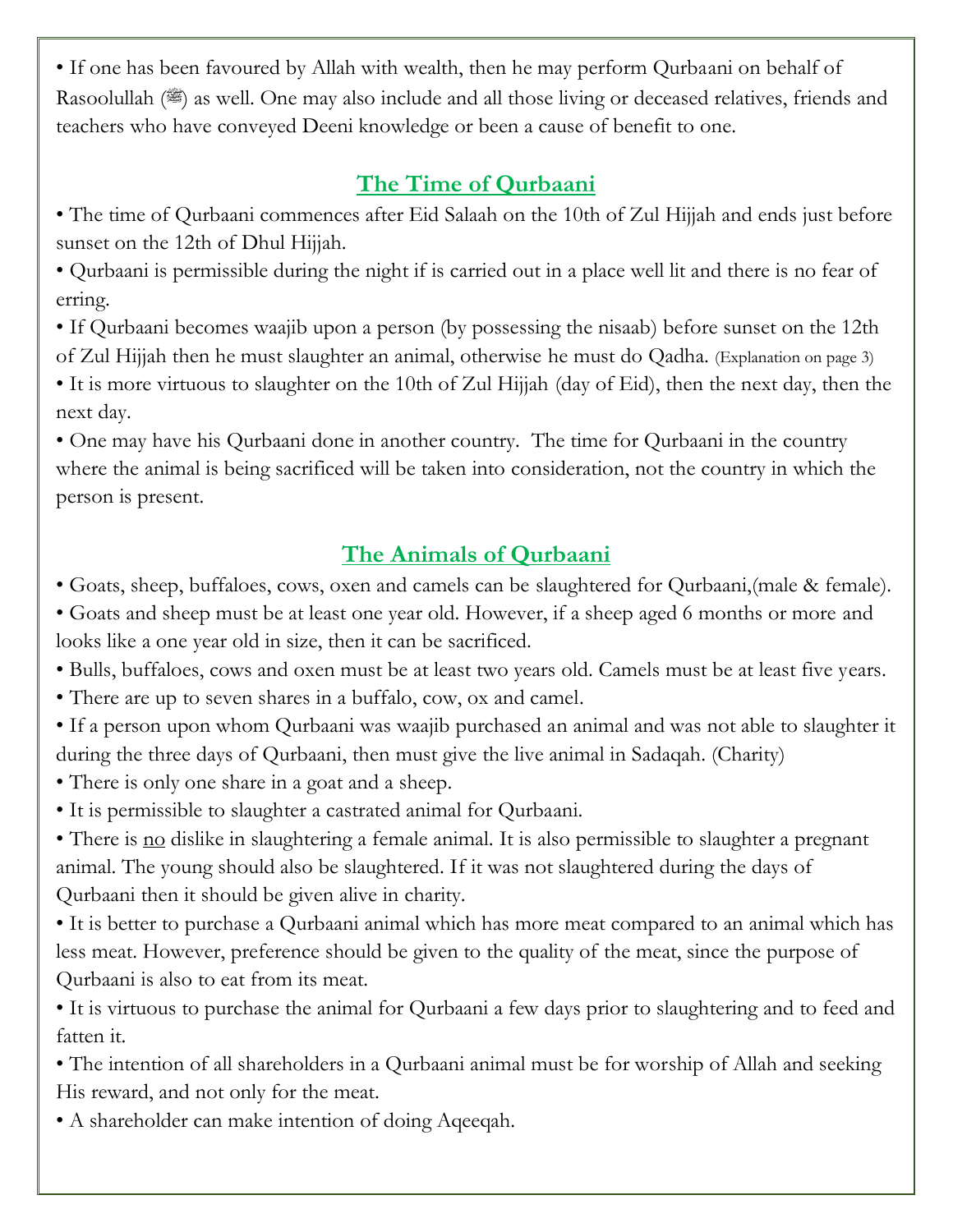#### **Sunnah method of Qurbaani**

• It is more virtuous for the owner to slaughter his Qurbaani animal himself. If he does not know how to slaughter, then he may appoint someone to slaughter on his behalf, however he should try to be present at the time of slaughtering.

• It is not necessary to make a verbal intention at the time of Qurbaani, however it is necessary to say Bismillahi Wallahu Akbar when slaughtering.

• If the slaughterer (unintentionally) forgets to recite Bismillah then the animal will still be halaal and the Qurbaani will be valid.

• One should use a sharp knife and slaughter the animal quickly so that it does not suffer, but do not sharpen it in front of the animal.

• One should avoid slaughtering an animal in the view of other animals.

• One should not commence the skinning until the animal is cold and there is no sign of life left in the body.

• The animal should not be slaughtered with such force that the head is severed completely or the knife reaches the spinal cord.

• Stunning the animal before slaughtering should be avoided.

• The animal should not be dragged to the place of slaughter and must not be ill-treated in any way.

• The Masnoon method for slaughtering is that the animal should be placed on its left side, facing towards the Qiblah.

Before grounding the animal, it is Sunnah to recite the following dua:

**ا َ** إِنِّ وَجَّهْتُ وَجْهِيَ لِلَّذِي فَطَرَ السَّمَوَاتِ وَالأَرْضَ حَنِيفًا وَمَا أَنَا مِنَ الْمُشْرِكِينَ. إِنَّ صَلاَتِي وَنُسُكِي وَعَّيَايَ وَمُمَاتِي لِلَّهِ رَبِّ الْعَالَمِينَ. **ا َ َ َ ِ ل َ ْ َ ِ َ ِ َ َ ِ َ َ َ َ ن َ َ** .<br>ام لاَ شَرِيكَ لَهُ وَبِذَلِكَ أُمِرْتُ ۖ وَأَنَا مِنَ الْمُسْلِمِينَ . ۖ اللَّهُمَّ مِنْكَ وَلَكَ **َ ِ ِ ْ َ ِ َ ِ ِ ِ ب َ**

*Inni Wajjahto Waj'hiya Lilladhi Fataras Samaawaati Wal'arda Haneefaw Wamaa Anaa Minal Mushrikeen. Inna Salaati Wa Nusooki Wa Mah'Yaaya Wa Mamaati Lillahi Rabbil Aalameen. Laa Shareeka Lahu Wa Bidhaalika Umirtu Wa Anaa Minal Muslimeen. Allahumma Minka Wa Laka.*

"I have truly turned myself towards that Being who has created the heavens and the earth and I am not from those who ascribe partners to Allah. Verily, my worship and my sacrifice, my living and my dying are for Allah Ta'ala, Lord of the worlds. He has no partner, with this I have been commanded and I am from the Muslims. O Allah! This sacrifice is from you and it is for you." • Apart from the above mentioned dua, at the time of slaughtering one should recite: *Bismillahi Wallahu Akbar*

#### **Defects that will render an animal Unsuitable for Qurbaani**

• Its eyesight being severely impaired.

• The animal was born without ears.

• More than one third of its tail or ears is cut off.

• The horn is broken off from the root. If however, the animal was born without horns it would be permissible to use.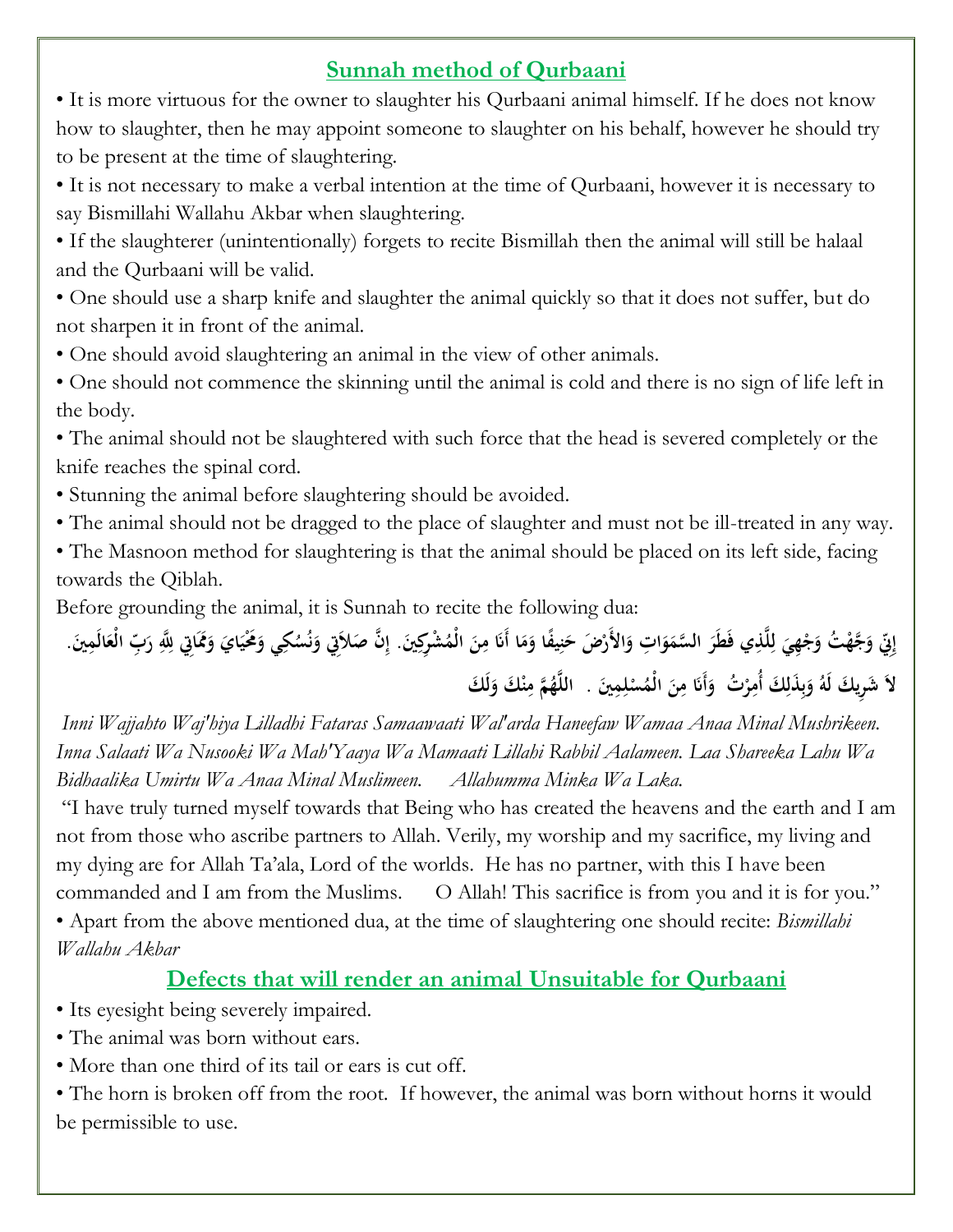• Lameness in a leg. If the animal walks on three legs and does not take support from the lame leg, then it will not be suitable for Qurbaani. If it takes support from the lame leg, it will suffice.

- The animal is so frail and weak or sick that it cannot walk to the place of sacrifice.
- The animal does not have any teeth and is unable to graze. However if it is able to graze it will suffice for Qurbaani.

•If a defect was created in the animal while taking it to the place of slaughter or while grounding, it then there will be no problem with this Qurbaani. This injury will not be considered and will not invalidate the Qurbaani.

## **The Meat and Skin of the Qurbaani Animal**

• The Qurbaani meat can be kept for one's own use, but it is better to divide it into three parts: one for the family, one for relatives and friends and one for the poor and needy.

• If the Qurbaani animal is milked then the milk, should be given to the poor. If consumed, then its value should be given in charity.

• It is not permissible to sell any part of the animal whatsoever.

- The skin of the Qurbaani animal may be used for one's personal needs, or be gifted or given way in charity.
- It is not permissible to give part of the animal as payment to those employed in slaughtering or skinning.

• If a deceased made a bequest that Qurbaani should be done on his behalf (from one third of his wealth), then all that meat has to be given in charity. However if one made the Qurbaani on behalf of the deceased from his own personal wealth, then that meat may be consumed.

• It is necessary for the shareholders to distribute the meat among themselves equally, by weight, not by mere estimation and pieces of liver should be placed in each share.

• Qurbaani meat may be given to non-Muslims.

•The following parts of an animal are **unlawful to consume:**

Flowing Blood, Male And Female Genitals, Testicles, Bladder, Glands Or Tumours, Gall Bladder (Bile).

## **Making Qadha of missed Qurbaani**

• If a person upon whom Qurbaani was waajib did not make Qurbaani and the days of Qurbaani passed, then he will have to give an animal or its value in charity.

• If a person missed waajib Qurbaani during previous years then he must give an animal or its value to the poor, with the intention of Qadha of Qurbaani, for each year's missed Qurbaani

## **The 1st Ten Days of Zul Hijjah**

• The merits of the first ten days and especially nights of Zul Hijjah are mentioned in the Quran and in many Ahadeeth. We should try to avail ourselves of these great virtues by increasing our Ibaadat during these days and nights.

• It is mentioned in a Hadith regarding the fasting on the 9th:

"Fasting on the day of 'Arafah expiates the sins of the previous year and coming year." (Muslim)